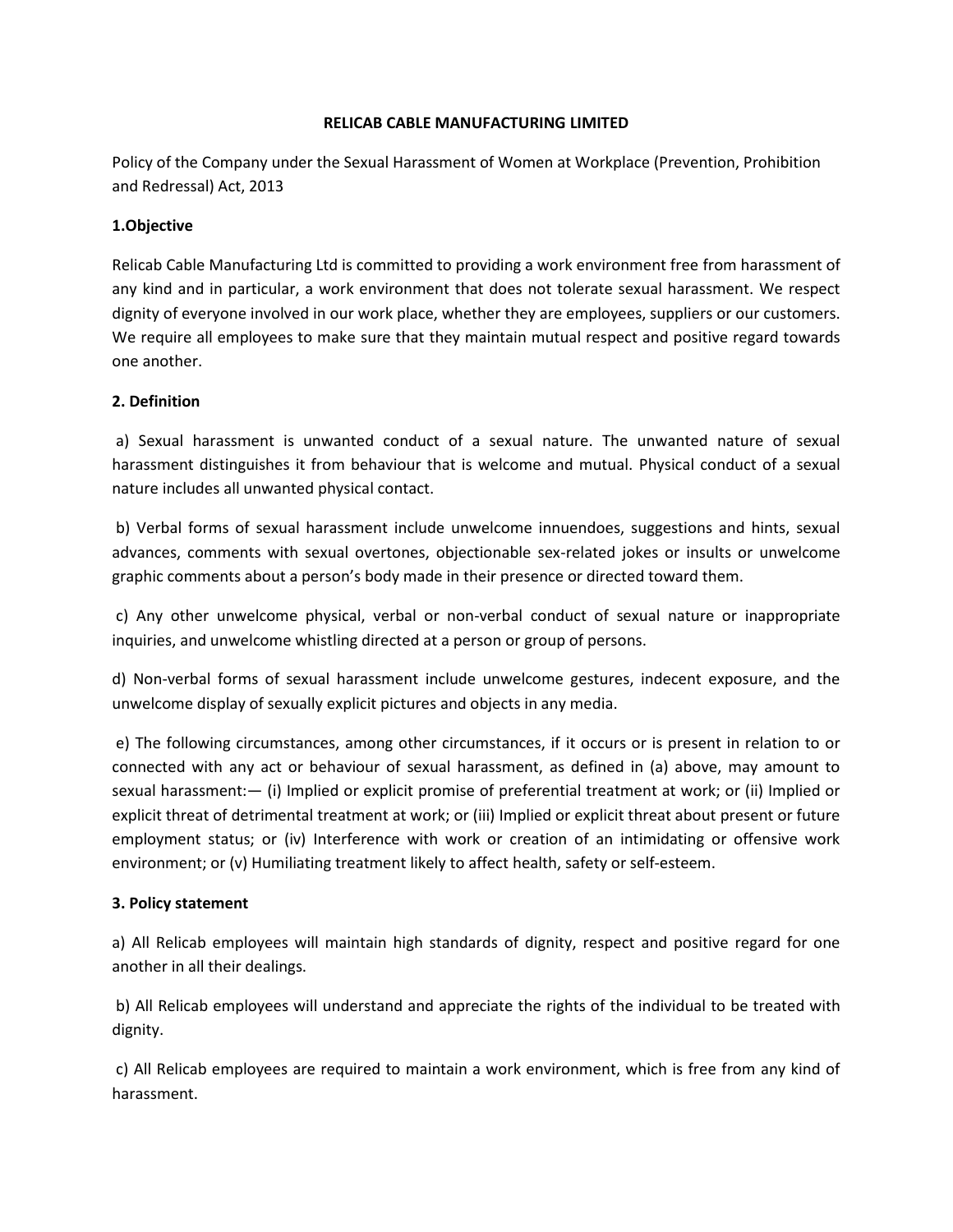d) Relicab employees will refrain from committing any acts of sexual harassment at work place.

e) Allegations of sexual harassment will be dealt seriously, expeditiously, sensitively and with confidentiality.

f) Relicab employees will be protected against victimization, retaliation for filing or reporting a complaint on sexual harassment and will also be protected from false accusations.

### **4. Procedure for dealing with complaints of sexual harassment**

a) If the person believes that she has been subjected to sexual harassment, then the complaint/ grievance should be promptly reported to the Internal Complaints Committee (ICC) through the respective HR Manager or the Unit/Location/Department Head.

b) Ideally, the complaint should be lodged immediately or within a reasonable period 3 months from the date of incident/last incident.

c) All complaints / grievances of sexual harassment will be taken seriously, will be held in strict confidence and will be investigated promptly in an impartial manner.

d) An "Internal Complaint Committee" will be set up to deal with the complaint. A female Relicab employee will head the committee and not less than half of its members will be women, further to prevent any undue influence, the committee will also consist of a third party, either an NGO or any other body familiar with the issue of sexual harassment.

e) The complaint committee will thoroughly investigate the complaint / grievance and will take the necessary appropriate course of action.

f) Any victimization of, or retaliation against, the complainant or any Relicab employee who gives evidence regarding sexual harassment or bullying will be subject to disciplinary action up to and including termination of employment.

g) In case, the complaint lodged is found to be false, malicious or forged and misleading documents have been produced, the ICC post investigations may recommend disciplinary action against the complainant.

### **5. Disciplinary Action**

In case any such conduct amounts to a specific offence under the Indian Penal Code or under any other law, the company shall initiate appropriate action in accordance with the law by lodging a complaint with the appropriate authority. Sexual harassment will not be tolerated at Relicab. If the outcome of an investigation by the Internal Complaints Committee shows that harassing behaviour has taken place, the harasser will be subject to disciplinary action up to and including termination of employment.